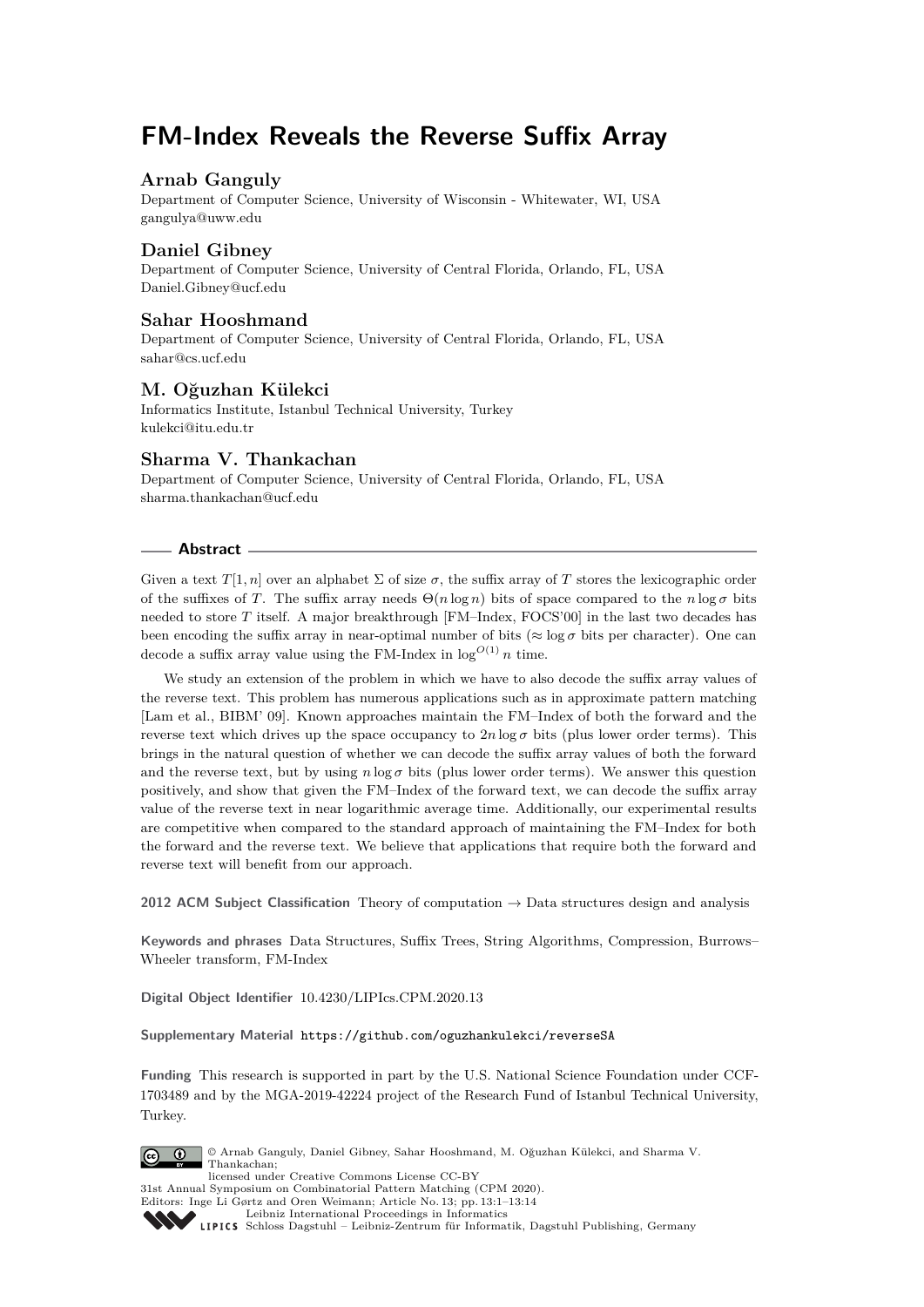### **13:2 FM-Index Reveals the Reverse Suffix Array**

# **1 Introduction**

The suffix tree is arguably the central data structure in Stringology. Briefly speaking, the suffix tree (ST) of a text  $T[1, n]$  over an alphabet  $\Sigma = [\sigma] \cup {\{\$\}$  is a compact trie over all suffixes, where  $\$ is the unique terminal symbol. Its linear time construction [\[10,](#page-12-0) [25,](#page-13-1) [32,](#page-13-2) [33\]](#page-13-3) and efficient tree-navigational features make it a versatile tool in the design of various string matching algorithms. As a practical alternative, suffix arrays were introduced later. Probably the greatest beneficiary of these data structures is bioinformatics; in fact, it is safe to say that the field would not have been the same without them [\[1,](#page-11-0) [31\]](#page-13-4). We refer to Gusfield's book [\[18\]](#page-12-1) for an exhaustive list of algorithms aided by suffix trees and suffix arrays.

In the era of data deluge, a negative aspect of suffix trees and suffix arrays is their memory footprint of  $\Theta(n)$  words or  $\Theta(n \log n)$  bits. In comparison, the text can be encoded in just  $n \log \sigma$  bits, or even lower space using compression techniques. To put this into perspective, the suffix tree takes around 15 bytes per character and the suffix array takes around 4 bytes per character for human genome, where  $\sigma$  is 4. Bridging the complexity gap between data-space and index-space has been a challenging task. The advent of succinct data structures [\[19\]](#page-12-2) and compressed text indexing, where the goal is to have a data structure in space close to the information theoretical minimum, presented us with new indexes like the FM–Index by Ferragina and Manzini [\[12\]](#page-12-3) and the Compressed Suffix Array (CSA) by Grossi and Vitter [\[17\]](#page-12-4); these indexes encapsulate the functionalities of suffix array in near-optimal number of bits (w.r.t. statistical entropy). While the CSA achieved this goal via the structural properties of suffix trees/arrays, FM-Index relied on the Burrows-Wheeler Transformation (BWT) of the text [\[7\]](#page-12-5). Moreover, the FM-index is a self-index, i.e., any portion of the original text can be extracted from the index. These remarkable breakthroughs saved orders of magnitude of space in practice and eventually became the foundations of more advanced indexes [\[6,](#page-12-6) [11,](#page-12-7) [26,](#page-13-5) [27,](#page-13-6) [29,](#page-13-7) [30\]](#page-13-8). They are the backbone of many widely used bioinformatics tools like the BWA [\[22\]](#page-12-8), SOAP2 [\[24\]](#page-13-9), Bowtie [\[21\]](#page-12-9), etc.

Motivated by the fact that two human genomes differ in hardly 0*.*1% of their positions, Belazzougui et al. [\[5\]](#page-11-1) introduced the concept of Relative Compressed Indexes or Reusable-Indexes, where the objective is to leverage the fact that a full text index (say an FM-index) of a string  $T$  is already available, while indexing a "closely similar" string  $T'$ . They showed that the FM-index of  $T'$  can be encoded in  $O(\delta)$  extra space (in words), assuming that the FM-index of *T* is accessible. Here,  $\delta$  denotes the edit distance between the 's of *T* and *T'*. We study a special, but useful instance of this problem, in which  $T'$  is the reverse of  $T$ .

## **1.1 Relative Compression of the Reverse Suffix Array**

Let  $T[1, n] = t_1 t_2 \dots t_{n-1}$ \$ be a string over the alphabet  $\Sigma = [\sigma] \cup {\{\$\}$ , where the character \$ appears exactly once. The reverse of *T* is the string  $\overline{T} = t_{n-1}t_{n-2} \dots t_1$ \$. We use the following lexicographic order:  $\frac{1}{2}$  *s*  $\frac{1}{2}$  *s* one string  $\frac{1}{2}$  *i*  $\frac{1}{2}$   $\cdots$   $\frac{1}{2}$   $\cdots$   $\frac{1}{2}$   $\cdots$   $\frac{1}{2}$   $\cdots$   $\frac{1}{2}$   $\cdots$   $\frac{1}{2}$   $\cdots$   $\frac{1}{2}$   $\cdots$   $\frac{1}{2}$   $\cdots$   $\frac{1}{2}$ the substring of *T* (resp.,  $\overline{T}$ ) from position *i* to *j*.

The suffix array  $SA[1, n]$  stores the starting positions of the lexicographically arranged suffixes, i.e.,  $SA[i] = j$  if the *i*<sup>th</sup> lexicographically smallest suffix is  $T[j, n]$ . The inverse suffix array  $|SA[1, n]$  is defined as:  $|SA[j] = i$  if and only if  $SA[i] = j$ . Thus, the suffix array and its inverse can be stored in  $\Theta(n)$  words, i.e.,  $\Theta(n \log n)$  bits. The BWT of *T* is an array BWT[1, n] such that BWT[i] = T[SA[i] – 1], where  $T[0] = T[n]$ . An FM–Index is essentially a combination of the BWT (with rank-select functionality support via a wavelet tree [\[16\]](#page-12-10)) and a sampled (inverse) suffix array. Likewise, we can define the suffix array and the inverse suffix array for the reverse text  $\overleftarrow{+}$ , denoted by  $\overleftarrow{SA}[1, n]$  and  $\overleftarrow{ISA}[1, n]$ , respectively.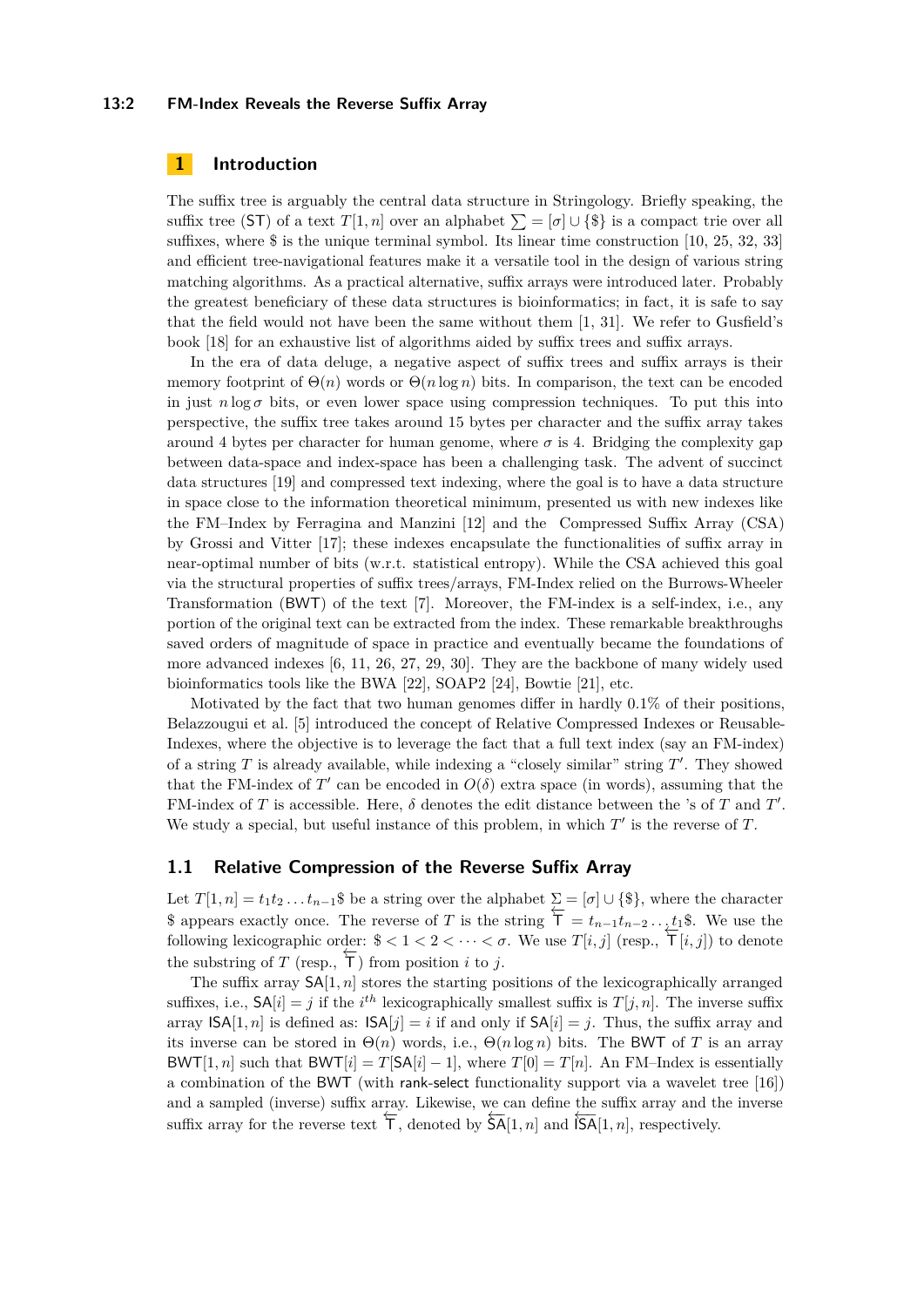► **Problem 1.** *Can we decode*  $\overleftarrow{SA}[\cdot]$  *and*  $\overleftarrow{SA}[\cdot]$  *values efficiently using the FM-index of*  $T^{\circ}$ ?

### **1.2 Motivation and Related Work**

We observe that when the application mandates performing search both in forward and reverse directions and we already have an index on the forward text, it is possible to calculate the SA (or ISA) values of the reversed text on the fly efficiently by using the forward index, which eliminates the overhead of reverse suffix array. Some text processing applications, particularly in computational biology, are a good example of this case. For instance, the *read mapping* problem [\[23\]](#page-13-10) in bioinformatics aims to match a given read onto a reference genome. Due to the DNA sequencing technology used, a read may originate from a forward strand as well as the reverse strand of the DNA helix, and the direction is unknown at the time of mapping. Thus, while the read can be aligned to the reference in its original form, its reverse complement should also be considered as it could be sampled from the reverse strand. One way to cope with this problem is to create two indexes [\[22\]](#page-12-8), one for the forward and the other for the reverse strand mapping, which obviously doubles the space. However, if the forward index can be used to search in the reverse text, the space can be reduced significantly.

The practical applicability of our study addresses this case by showing that we can compute the  $\overline{SA}[i]$  and  $\overline{ISA}[i]$  elements of the reverse text for any possible *i*, by solely using the FM-Index constructed over the forward text. In a wider sense, any bioinformatics application that makes use of a FM-Index while performing a pattern search on a target sequence, can benefit from our solution to search on the reverse strand of the target without any need of extra space. For example, Lam et al. [\[20\]](#page-12-11) use both the forward and backward BWT to find matches with *k*-mismatches allowed; our results eliminate the requirement of the latter, thereby roughly halving the space. It is noteworthy that other relevant elements of the ratter, such as computing the space. It is noteworthy that other relevant extended in the reverse text, such as computing the longest common prefix of two suffixes and EWT-entry For the generated from the SA[*i*] and  $\overline{SA}[i]$ , becomes *efficiently* computable on the fly.

From a theoretical perspective, one can argue that pattern matching on the reverse text is equivalent to matching the reverse of the pattern in the forward text. However, there are applications, where one needs to find the range of suffixes in the suffix tree/array of the reverse text that are prefixed by a pattern. A typical example is the classic solution for approximate pattern matching with one error, which uses the suffix tree/array of the text as well as that of the reverse of the text, along with an orthogonal range searching data structure [\[2\]](#page-11-2). A similar approach is followed in most of the compressed indexes based on LZ-compression, although the forward/reverse suffixes arrays/trees are sparse [\[3\]](#page-11-3). Another use is in the (relative) compressed indexing of a collection of sequences that are highly similar. Here, two full text indexes corresponding to the reference sequence and its reverse are maintained. Other sequences are indexed in relative LZ compressed space w.r.t. the reference sequence [\[9\]](#page-12-12). On a related note, Ohlebusch et al. [\[28\]](#page-13-11) provided a procedure to compute the BWT of the reverse text considering the strong correlation between *T* and  $\overline{+}$ . They compute the reverse BWT from the forward BWT, but in their process to compute the  $k^{th}$  entry of the BWT, one has to decode all entries from 1 to  $k-1$ . Their technique can also partially fill the reverse suffix array during this computation, where additional effort is required to calculate the missing elements of **SA**. Our approach on the other hand can directly compute any BWT entry for the reverse text. In another work, Belazzougui et al. [\[4\]](#page-11-4) showed how to represent the bi-directional BWT (i.e., forward and reverse BWT) so that one can perform efficient navigation of the suffix tree in the forward and backward direction; however, to search in the forward direction, their representation again needs space roughly twice that of the FM–Index.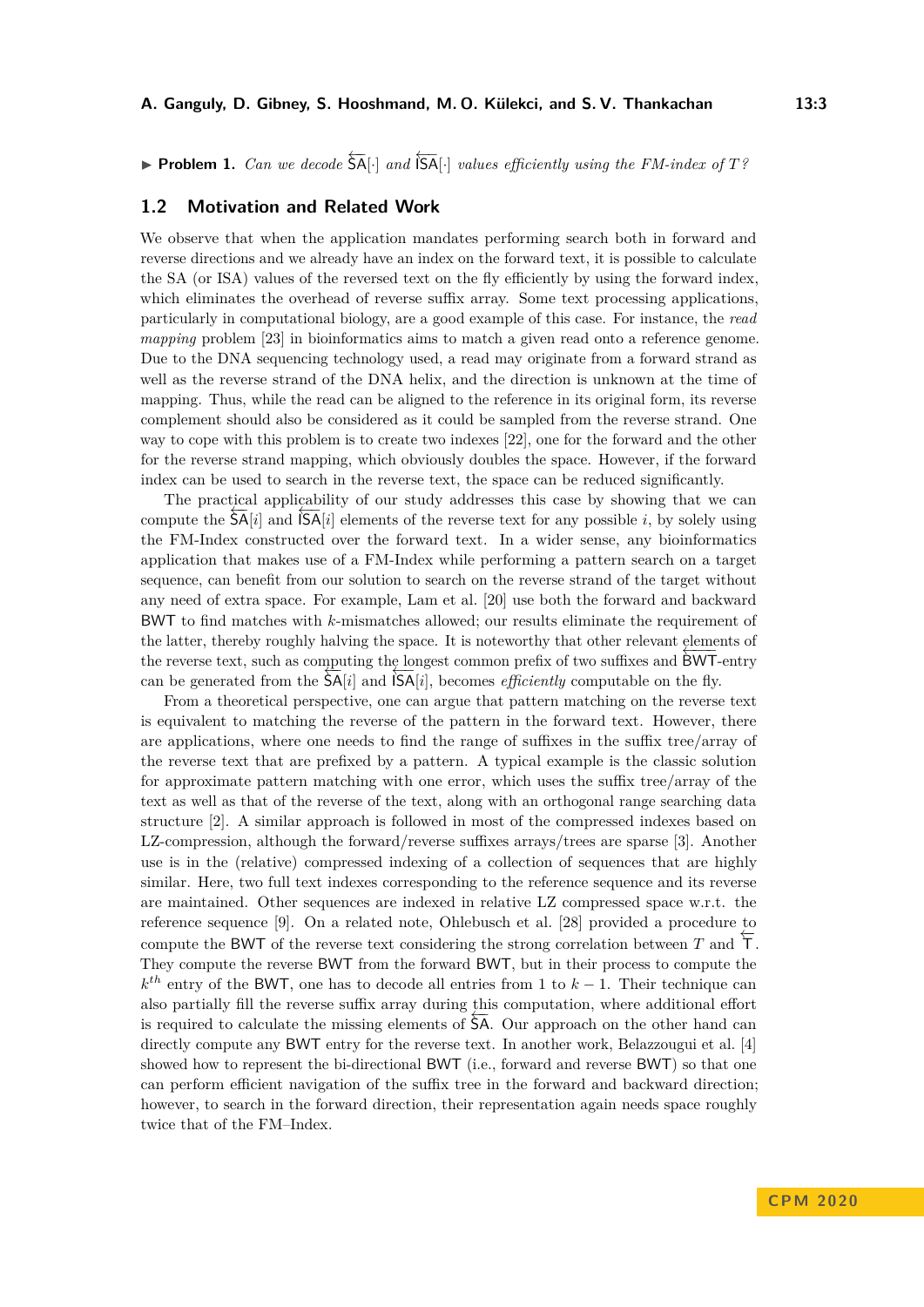#### **13:4 FM-Index Reveals the Reverse Suffix Array**

## **1.3 Our Results**

<span id="page-3-1"></span>The following is our main contribution in this paper.

 $\triangleright$  **Theorem 2.** Assuming the availability of the FM-Index of  $T[1, n]$  (where BWT is stored *in the form of a wavelet tree), we can compute the suffix array value*  $r = \frac{\mathsf{SA}}{[i]}$  *for any given i* (resp. inverse suffix array  $i = \overline{SA}[r]$  for any given *r*) of the reversed text  $\overline{T}$  in time  $O(h \cdot t_{\text{WT}} + t_{\text{SA}})$ *. Here,* 

- *h is the length of the shortest unique substring that starts at position r in*  $\overleftarrow{T}$ ,
- $\blacksquare$  **t**<sub>WT</sub> *is the time to support standard wavelet tree operations on the* BWT, and
- $\bullet$  t<sub>SA</sub> *is the time to decode a suffix array (or inverse suffix array) value using FM–Index.*

In the most common implementations of the FM–Index,  $t_{WT} = O(\log \sigma)$  and  $t_{SA}$  $O(\log^{1+\epsilon} n)$ , where  $\epsilon > 0$  is arbitrarily small. On average *h* can be expected to be  $O(\log_{\sigma} n)$ when the text is assumed to be independently and identically distributed over the alphabet  $\Sigma$  [\[8\]](#page-12-13). Thus, we get the following corollary.

<span id="page-3-0"></span>▶ Corollary 3. *Given the FM–Index of T* (where BWT *is stored in the form of a wavelet tree), we can decode a suffix array value or inverse suffix array value of the reversed text in*  $O(\log^{1+\epsilon} n)$  *expected time, where*  $\epsilon > 0$  *is arbitrarily small.* 

We complement the above results with experiments. Since Corollary [3](#page-3-0) may not hold on sequences with skewed symbol distributions such as natural language texts, we also include such cases in the experiments to analyze the performance. The experiments show that our results are competitive when compared to the standard approach of maintaining the FM–Index for both the forward text and the reverse text.

## **2 Burrows-Wheeler Transform and FM–Index**

Given an array  $A[1, m]$  over an alphabet  $\Sigma$  of size  $\sigma$ , by using the wavelet tree data structure of size  $m \log \sigma + o(m)$  bits, the following queries can be answered in  $O(\log \sigma)$  time [\[12,](#page-12-3) [14,](#page-12-14) [16\]](#page-12-10):  $\blacksquare$  *A*[*i*],

**rank**<sub>*A*</sub>(*i*, *j*, *x*) = the number of occurrences of *x* in *A*[*i*, *j*],

select<sub>*A*</sub>(*i*, *j*, *k*, *x*) = the *k*<sup>th</sup> occurrence of *x* in *A*[*i*, *j*],

quantile<sub>*A*</sub>(*i*, *j*,*k*) = the *k*<sup>th</sup> smallest character in *A*[*i*, *j*],

 $\blacksquare$  rangeCount<sub>*A*</sub>(*i*, *j*, *x*, *y*) = the number of positions *k* ∈ [*i*, *j*] satisfying *x* ≤ *A*[*k*] ≤ *y* 

Burrows and Wheeler [\[7\]](#page-12-5) introduced a reversible transformation of the text, known as the Burrows-Wheeler Transform (BWT). Let  $T_x$  be the circular suffix starting at position *x*, i.e.,  $T_1 = T$  and  $T_x = T[x, n] \circ T[1, x - 1]$ , where  $x > 1$  and  $\circ$  denotes concatenation. Then, the BWT of *T* is obtained as follows: first create a conceptual matrix *M*, such that each row of *M* corresponds to a unique circular suffix, and then lexicographically sort all rows. Thus the *i*th row in *M* is given by  $T_{\mathsf{SA}[i]}$ . The BWT is the last column *L* of *M*, i.e.,  $\text{BWT}[i] = T_{\text{SA}[i]}[n] = T[\text{SA}[i] - 1],$  where  $T[0] = T[n] =$  \$. The main component of the FM–Index is the last-to-first column mapping (in short, LF mapping). For any  $i \in [1, n]$ ,  $LF(i)$  is the row *j* in the matrix *M* where BWT[*i*] appears as the first character in  $T_{SA[j]}$ . Specifically,  $LF(i) = |SA[SA[i] - 1]$ , where  $SA[0] = SA[n]$ .

To compute LF(*i*), we store a wavelet tree over BWT[1, *n*] in  $n \log \sigma + o(n \log \sigma)$  bits. Let the number of occurrences of symbol  $i \in \Sigma \setminus \{\$\}$  in *T* be  $f_i$ . We store another array  $C[1,\sigma]$  such that  $C[i]$  is the number of characters in *T* that are lexicographically smaller than *i*. Specifically,  $C[1] = 1$ , and  $C[i] = 1 + \sum_{j \leq i} f_j$  when  $i > 1$ . As a convention, we denote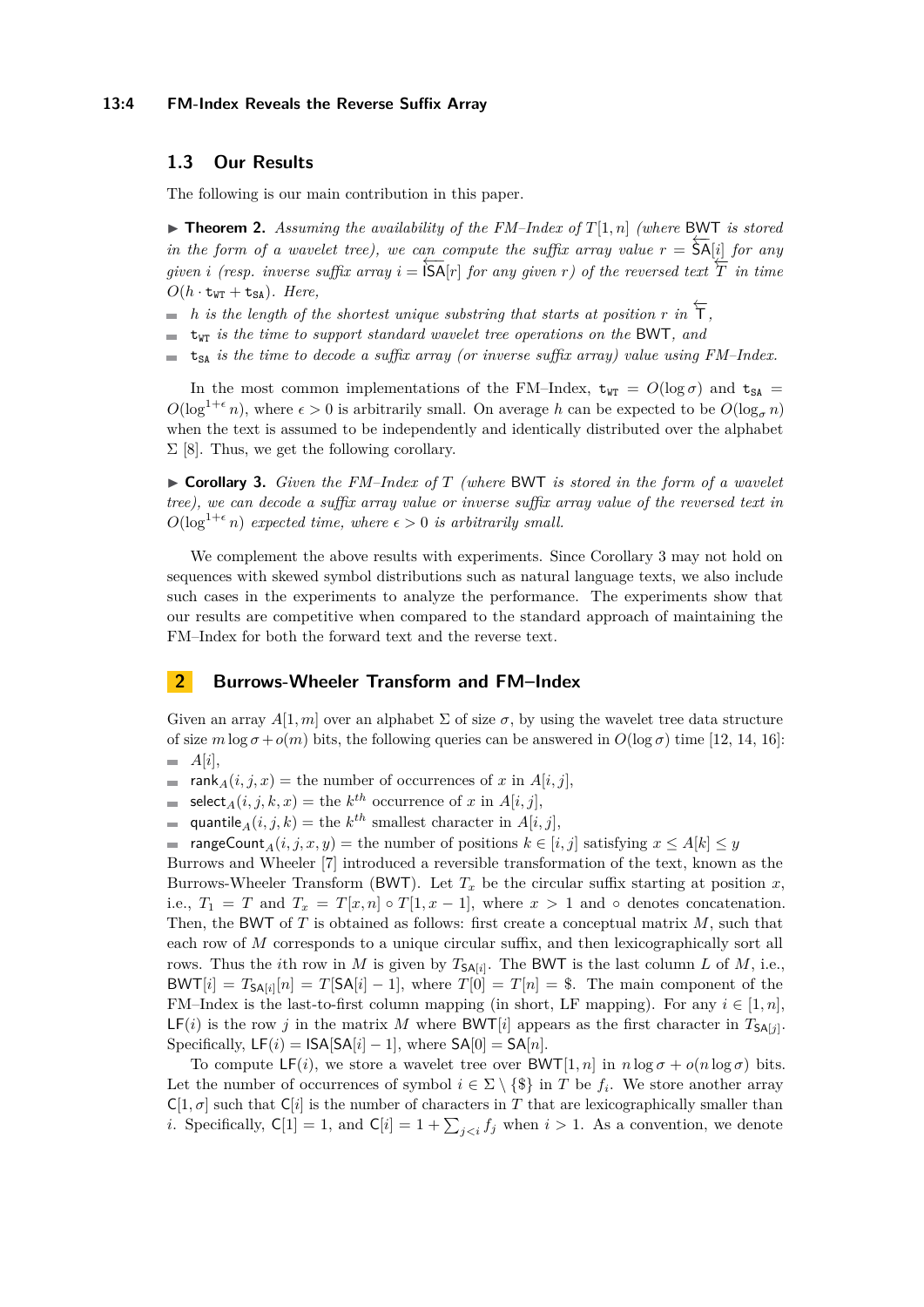$C[\$] = 0$  and  $C[\sigma + 1] = n$ . Using these, we can compute  $LF(i)$  mapping in  $O(\log \sigma)$  time as  $LF(i) = C[BWT[i]] + rank(1, i, BWT[i])$ . We can decode  $SA[i]$  in  $O(log^{1+\epsilon} n)$  time by using LF mapping and by maintaining a sampled-suffix array, which occupies  $o(n \log \sigma)$  bits in total. The idea is to explicitly store  $(i, \mathsf{SA}[i])$  pairs for all  $\mathsf{SA}[i] \in \{1, 1 + \Delta, 1 + 2\Delta, \ldots\},\$ where  $\Delta = \lceil \log_{\sigma} n \log^{\epsilon} n \rceil$ . The space needed is  $O(\frac{n}{\Delta} \log n) = o(n \log \sigma)$  bits. Then, SA[*i*] can be obtained directly if the value has been explicitly stored; otherwise, it can be computed via at most  $\Delta$  number of LF mapping operations in time  $O(\Delta \cdot \log \sigma) = O(\log^{1+\epsilon} n)$ . We can also decode  $\textsf{ISA}[\cdot]$  using the sampled array in  $O(\log^{1+\epsilon} n)$  time.

# **3 The Method**

A substring  $T[a, b]$  of T is unique if a is the only occurrence of  $T[a, b]$  in T. Note that the unique substring starting at a position *a* is always defined (since *T* ends in \$). Moreover the reverse of *T*[*a, b*] is also unique in  $\overline{T}$ , and it ends at the position  $(n - a + 1)$  in  $\overline{T}$ .

# **3.1** Decoding  $\overleftarrow{\mathsf{SA}}[i]$  for a given  $i$

Our algorithm hinges on the following main lemma.

<span id="page-4-0"></span>▶ **Lemma 4.** *Given the FM–Index of T* (where the BWT *is equipped with a wavelet tree)*, *we can compute the shortest unique substring*  $\overline{SUS}$  *in*  $\overline{T}$  *starting at*  $\overline{SA}[i]$  *in*  $O(h \cdot t_{WT})$  *time, where*  $h = |\overline{SUS}|$ *. We can then compute*  $r = \overline{SA}[i]$  *in*  $O(t_{SA})$  *time.* 

**Proof of Lemma [4.](#page-4-0)** Our task is to compute  $r = \frac{\overleftarrow{SA}}{i}$  for some *i*, where *h* is the length of  $\frac{1}{\sqrt{2}}$  is the shortest unique substring  $\frac{1}{\sqrt{2}}$  is  $\frac{1}{\sqrt{2}}$  is the starting in the shortest unique substring  $\frac{1}{\sqrt{2}}$  is  $\frac{1}{\sqrt{2}}$  is the shortest unique substring  $\frac{1}{\sqrt{2}}$  is  $\frac{1}{\sqrt{2}}$  is the position *r*. Let the range  $[\alpha_k, \beta_k]$  be such that for any  $j \in [\alpha_k, \beta_k]$  the suffix  $T[\mathsf{SA}[j], n]$ starts with the string  $\overline{\Gamma}[r+k-1] \circ \overline{\Gamma}[r+k-2] \circ \cdots \circ \overline{\Gamma}[r]$ . Moreover, let  $q_k$  be such that  $\overline{\mathsf{T}}[r+k]$  is the *q*<sub>*k*</sub>th smallest character in BWT[ $\alpha_k, \beta_k$ ].

Our idea is to successively compute the ranges  $[\alpha_1, \beta_1], [\alpha_2, \beta_2], \ldots$  and  $q_1, q_2, \ldots$  until we get a range  $[\alpha_h, \beta_h]$  that contains exactly one suffix, i.e.,  $\alpha_h = \beta_h$ . At each step, we are going to decode the characters  $\overleftarrow{[r]}, \overrightarrow{[r+1]}, \dots, \overleftarrow{[r+h-1]}$ . Clearly,  $\overleftarrow{SUS} =$  $\frac{1}{T}[r] \circ \frac{T}{T}[r+1] \circ \cdots \circ \frac{T}{T}[r+h-1]$ , and the starting position of *SUS* in *T* is SA[ $\alpha_h$ ]. Therefore,

$$
r = n - (SA[\alpha_h] + h - 1) = n - SA[\alpha_h] - h + 1
$$

We now present the details, starting with the following simple observation. The *i th* lexicographic suffix of  $\overline{\mathsf{T}}$  starts with the same character as the *i*<sup>th</sup> lexicographic suffix of *T*. Therefore,  $\overline{\Gamma}[r] = T[\mathsf{SA}[i]]$ , which is essentially the *i*<sup>th</sup> smallest character in BWT[1*, n*], and is given by **quantile** $(1, n, i)$ . Now, we find the range  $[\alpha_1, \beta_1]$  in constant time using the array C and  $\overline{\Gamma}[r]$ . The next step is to decode the character  $\overline{\Gamma}[r+1]$ , and compute the range  $[\alpha_2, \beta_2]$ . Note that  $\overline{\mathsf{T}}[r, n]$  is the  $(i - \alpha_r + 1)^{th}$  lexicographically smallest suffix that starts with  $\overline{\Gamma}[r]$ . In other words,  $\overline{\Gamma}[r+1]$  is exactly the  $(i - \alpha_r + 1)^{th}$  smallest character in BWT[ $\alpha_1, \beta_1$ ]. Therefore  $q_1 = (i - \alpha_r + 1)$ .

The next steps are to decode the character  $\overleftarrow{T}[r+1]$  and compute  $[\alpha_2, \beta_2]$ , then decode  $\overleftarrow{\mathsf{T}}[r+2]$  and compute  $[\alpha_3, \beta_3]$ , and so on. To do so, we rely on the following recursions. From the definition,  $\overleftarrow{\Gamma}[r+k] =$  quantile( $\alpha_k, \beta_k, q_k$ ) for any  $k \geq 1$ . We now show how to compute  $[\alpha_{k+1}, \beta_{k+1}]$ . Let *a* be the smallest index  $\geq \alpha_k$  and let *b* be the largest index  $\leq \beta_k$ ,  $\sum_{k=1}^{\infty} \sum_{k=1}^{\infty} \sum_{k=1}^{\infty} \sum_{j=1}^{\infty} \sum_{k=1}^{\infty} \sum_{j=1}^{\infty} \sum_{k=1}^{\infty} \sum_{k=1}^{\infty} \sum_{k=1}^{\infty} \sum_{j=1}^{\infty} \sum_{k=1}^{\infty} \sum_{k=1}^{\infty} \sum_{k=1}^{\infty} \sum_{k=1}^{\infty} \sum_{k=1}^{\infty} \sum_{k=1}^{\infty} \sum_{k=1}^{\infty} \sum_{k=1}^{\infty} \sum_{k$ 

$$
\alpha_{k+1} = \mathsf{LF}(a) = \mathsf{C}[\overleftarrow{\mathsf{T}}[r+k]] + \mathsf{rank}(1, \alpha_k - 1, \overleftarrow{\mathsf{T}}[r+k]) + 1
$$

$$
\beta_{k+1} = \mathsf{LF}(b) = \mathsf{C}[\overleftarrow{\mathsf{T}}[r+k]] + \mathsf{rank}(1, \beta_k, \overleftarrow{\mathsf{T}}[r+k])
$$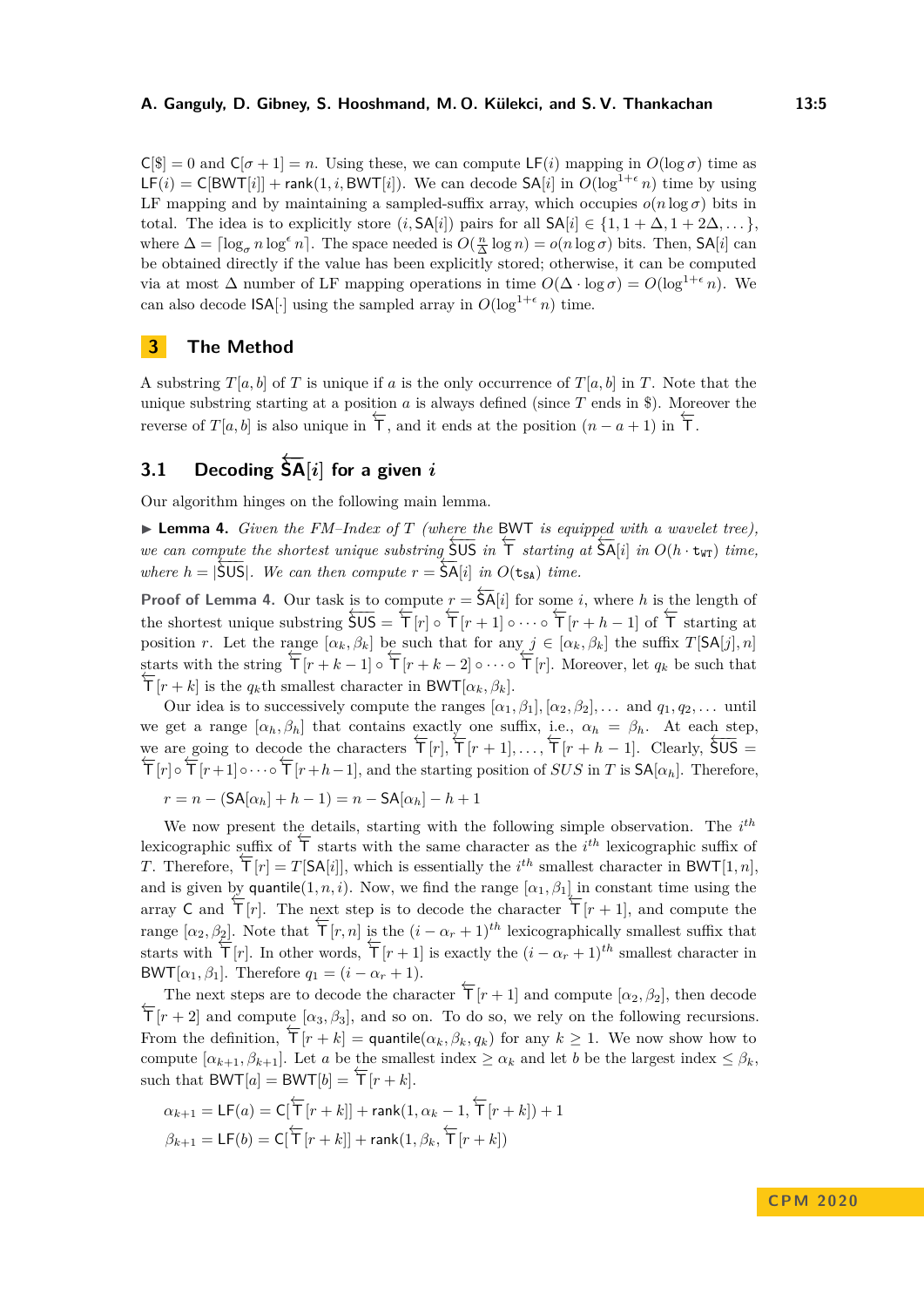

**Figure 1** Computing  $\overleftarrow{SA}$ [5] = 7 via Lemma [4.](#page-4-0) Here  $\overleftarrow{SUS} = ATC$ , the suffix range  $[\alpha_1, \beta_1]$  of *A* is [2*,* 5], the suffix range  $[\alpha_2, \beta_2]$  of *TA* is [8*,* 9], and the suffix range  $[\alpha_3, \beta_3]$  of *CTA* is [6*,* 6].

Finally,  $q_{k+1} = (q_k - d)$ , where *d* is the number of characters in BWT[ $\alpha_k, \beta_k$ ] that are lexicographically smaller than  $\mathsf{T}[r+k]$ , which can be computed via a rangeCount query.

We repeat this process until we reach  $[\alpha_h, \beta_h]$ , where  $\alpha_h = \beta_h$ . This takes  $O(h \cdot t_{\text{WT}})$  time. Then *r* is decoded in additional  $O(t_{SA})$  time. This completes the proof of Lemma [4.](#page-4-0)

<span id="page-5-0"></span>**Algorithm 1** for computing  $\overleftarrow{SA}[i]$ .

1: **procedure** COMPUTE  $\overline{SA}[i]$ 2: **if**  $(i = 1)$  **then return** *n* 3:  $\alpha \leftarrow 1, \beta \leftarrow n, q \leftarrow i, h \leftarrow 0$ 4: **while** (*α < β*) **do** 5:  $c \leftarrow$  quantile $(\alpha, \beta, q)$ 6: **if**  $(q \neq \$)$  **then**  $q \leftarrow q$  – rangeCount $(\alpha, \beta, 1, c - 1)$ 7: **if**  $(\alpha > 1)$  **then**  $\alpha \leftarrow C[c] + \text{rank}(\alpha - 1, c) + 1$ 8: **else**  $\alpha \leftarrow C[c] + 1$ 9:  $\beta \leftarrow \mathsf{C}[c] + \mathsf{rank}(\beta, c)$ 10:  $h \leftarrow h + 1$ 11: **return**  $n - SA[\alpha] - h + 1$ 

# **3.2** Decoding  $|\overleftarrow{\textbf{SA}}[r]|$  for a given *r*

To compute  $\overleftarrow{\text{SA}}[r]$  for some position *r*, the main intuition is as follows. Let  $\gamma_1$  be the number of entries in BWT[1*, n*] that are lexicographically smaller than  $\overline{\mathsf{T}}[r]$ . Then,  $\overline{\mathsf{ISA}}[r] \geq \gamma_1 =$  $\mathsf{C}[\mathsf{T}[r]]$ . Now consider the range  $[\alpha_1, \beta_1]$  such that for any  $j \in [\alpha_1, \beta_1]$ , the suffix  $T[\mathsf{SA}[j], n]$ starts with  $\overline{\mathsf{T}}[r]$ . Let  $\gamma_2$  be the number of entries in BWT[ $\alpha_1, \beta_1$ ] that are lexicographically smaller than  $\overline{\Gamma}[r+1]$ . Then,  $\overline{[SA[r]} \geq \gamma_1 + \gamma_2$ . Now, consider the range  $[\alpha_2, \beta_2]$  such that for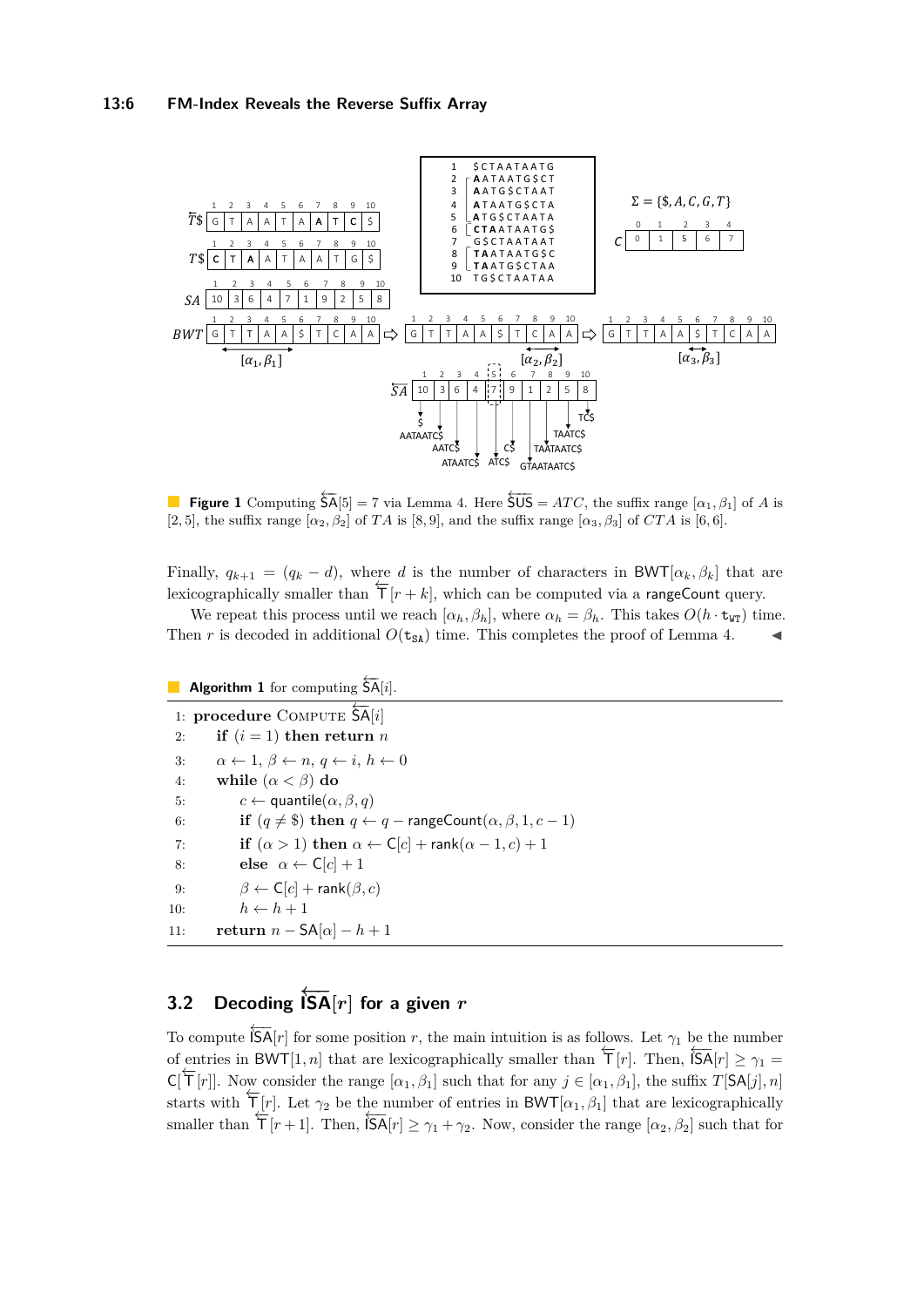any  $j \in [\alpha_2, \beta_2]$ , the suffix  $T[\mathsf{SA}[j], n]$  starts with  $\overleftarrow{\mathsf{T}}[r+1] \circ \overleftarrow{\mathsf{T}}[r]$ . Compute  $\gamma_3$ . We repeat the process until we reach the range  $[\alpha_h, \beta_h]$  such that  $\alpha_h = \beta_h$ . Clearly, the unique suffix  $T[SA[\alpha_h], n]$  starts with SUS =  $\overleftarrow{T}[r+h-1] \circ \overleftarrow{T}[r+h-2] \cdots \circ \overleftarrow{T}[r]$ . Since SUS is the smallest unique prefix of  $\overline{\mathsf{T}}[r,n], \sum_{s\leq h} \gamma_s$  is the number of suffixes in  $\overline{\mathsf{T}}$  that are lexicographically smaller than  $\overleftarrow{\mathsf{T}}[r,n]$ . Thus,  $\overrightarrow{\mathsf{ISA}}[r] = 1 + \sum_{s \leq h} \gamma_s$ . To compute the  $\gamma_1, \gamma_2, \ldots, \gamma_h$ , we use rangeCount operation. Computing the range  $[\alpha_k, \beta_k]$  from  $[\alpha_{k-1}, \beta_{k-1}]$  is achieved using the array C and rank operation, as in proof of Lemma [4.](#page-4-0)

The algorithm has  $h = |SUS|$  rounds. Each round comprises of a constant number of wavelet tree operations, and accesses to the  $C$  array. Additionally, in the  $k^{th}$  round, we have to decode the character  $\overline{\Gamma}[r + k - 1]$ . To do this we use the following technique. If  $r = n$ , then  $\overline{\mathsf{T}}[r] = \$;$  so, assume otherwise. Note that  $\overline{\mathsf{T}}[r] = T[n - r + 1]$ ; thus,  $\overline{\mathbf{T}}[r] = \text{BWT}[\text{ISA}[n - r + 2]]$  is found in  $O(\mathbf{t}_{\text{SA}} + \mathbf{t}_{\text{WT}})$  time. Now,  $\overline{\mathbf{T}}[r + 1]$ ,  $\overline{\mathbf{T}}[r + 2]$ , ... are given by BWT[LF(ISA[ $n - r + 2$ ])], BWT[LF(LF(ISA[ $n - r + 2$ ])], ..., in  $O(\mathbf{t}_{\text{WT}})$  time for each  $k$ . Hence, the time taken to compute  $\overline{SA}[r]$  is  $O(t_{SA} + h \cdot t_{WT})$ . We have the following lemma.

<span id="page-6-0"></span> $\blacktriangleright$  **Lemma 5.** *Given the FM–Index of T (where the BWT is equipped with a wavelet tree), we can compute*  $i = \overline{S_A}[r]$  *in*  $O(t_{SA} + h \cdot t_{WT})$  *time, where h is the length of the shortest unique*  $\overline{\text{substring of}}$   $\overleftarrow{\text{T}}$  *that starts at r*.

From Lemma [4](#page-4-0) and Lemma [5,](#page-6-0) Theorem [2](#page-3-1) is immediate. We outline Lemmas [4](#page-4-0) and [5](#page-6-0) formally in Algorithms [1](#page-5-0) and [2](#page-6-1) respectively.

```
Algorithm 2 for computing \overline{SA}[r].
```

```
1: procedure COMPUTE \overline{SA}[r]2: if (r = n) then return 1
 3: i ← ISA[n − r + 2], c ← BWT[i]
 4: \alpha \leftarrow 1, \beta \leftarrow n, \gamma \leftarrow \mathsf{C}[c]5: while (α < β) do
 6: if (\alpha > 1) then \alpha \leftarrow C[c] + \text{rank}(\alpha - 1, c) + 17: else \alpha \leftarrow C[c] + 18: \beta \leftarrow C[c] + \text{rank}(\beta, c)9: i \leftarrow \mathsf{LF}(i), c \leftarrow \mathsf{BWT}[i]10: if (c \neq \$) then
11: \gamma \leftarrow \gamma + \text{rangeCount}(\alpha, \beta, 1, c - 1)12: return (1 + \gamma)
```
# **4 Experimental Results**

The proposed algorithms eliminate the necessity to separately maintain the SA and ISA of the FIRE proposed algorithms eminimate the necessity to separately maintain the SA and ISA of the reverse text  $\overline{\mathsf{T}}$  by computing  $\overline{\mathsf{SA}}[i]$  and  $\overline{\mathsf{ISA}}[i]$  directly from the FM-index of T. The natural question is how the performance of the introduced method is compared with the regular  $\frac{1}{2}$  access via the FM-index that could be built on  $\overline{+}$ . We have implemented the proposed

**C PM 2 0 2 0**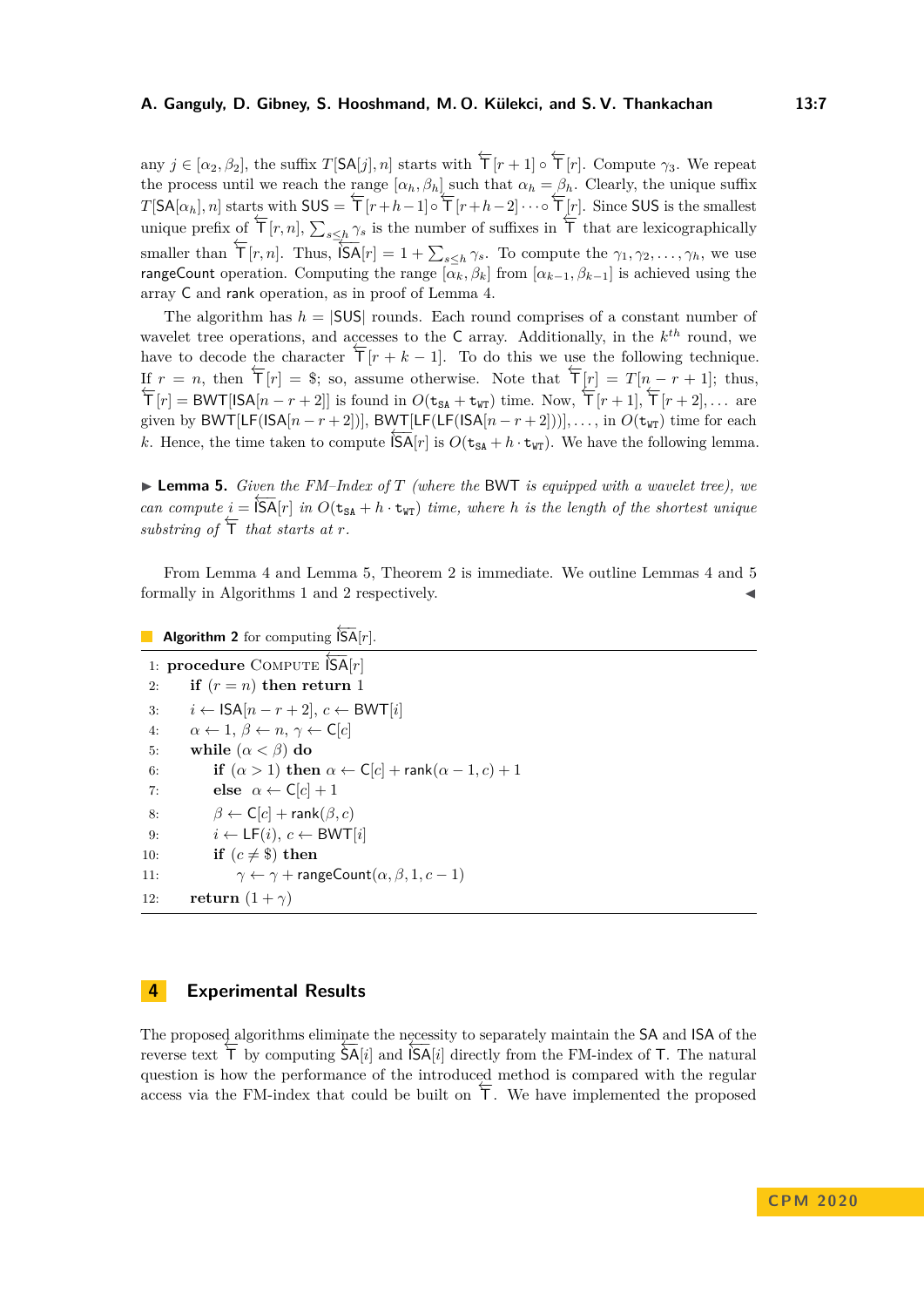#### **13:8 FM-Index Reveals the Reverse Suffix Array**

algorithms $^1$  $^1$  by using the <code>sds1-lite</code> framework $^2$  $^2$  [\[15\]](#page-12-15) and performed some tests on 50MB dna, english, proteins, sources, and  $dblp.xml$  files from Pizza&Chili<sup>[3](#page-7-2)</sup> corpus to analyze the practical performance of the introduced methods.

For each file, we have created the FM-index and measured the elapsed time of our For each me, we have elected the FM-muck and measured the elapsed time of our algorithm to retrieve  $\overline{SA}[i]$  /  $\overline{SA}[i]$  for 100K randomly selected distinct *i* positions. We **benchmark that elapsed time against a regular SA** / **ISA** access on the FM-index created over  $\overline{\mathsf{F}}$ , assuming that both forward and reverse FM-indices apply the same sampling strategy with the same sampling frequency,

All operations in Algorithms [1](#page-5-0) and [2,](#page-6-1) namely the quantile, rangeCount, rank queries, backwards search, and  $LF$  − mappings, are achieved in logarithmic time. The execution times of the introduced algorithms are directly proportional to the number of times they are repeated, which is determined by the length of the matching SUS. Hence, on positions where the SUS is extremely long, the execution time will increase. It makes sense to define a threshold such that the proposed methods stay compatible in practice. Therefore, for those positions that have a SUS longer than this threshold, it may be preferred to pre–compute hostrions that have a 505 longer than this threshold, it may be preterred to pre compute<br>and maintain their SA/ISA values offline. We suggest to set this threshold to the SA/ISA sampling frequency used in the FM-index construction. While selecting the random positions in the experiments, those with SUS lengths longer than the threshold are excluded. Table [1](#page-7-3) lists the average SUS length of the 100K randomly selected positions with this restriction on each file for each SA sampling frequency. The percentage of all positions that has a shorter SUS than the corresponding sampling frequencies, are also presented.

|                     | Average SUS Length |       | Positions with $SUS$ length $\leq$ Sampling Frequency |         |         |         |  |
|---------------------|--------------------|-------|-------------------------------------------------------|---------|---------|---------|--|
| Sampling Frequency: | 32                 | 64    | 128                                                   | 32      | 64      | 128     |  |
| dblp.xml            | 19.04              | 29.34 | 41.37                                                 | 58.57\% | 81.18%  | 96.81\% |  |
| dna                 | 15.22              | 16.46 | 17.11                                                 | 96.91%  | 99.45\% | 99.89%  |  |
| english             | 12.89              | 14.17 | 17.48                                                 | 97.81\% | 99.05%  | 99.64\% |  |
| protein             | 8.48               | 11.04 | 17.23                                                 | 84.58%  | 87.80%  | 91.11%  |  |
| sources             | 16.13              | 21.63 | 28.10                                                 | 86.11\% | 93.36\% | 96.37%  |  |

<span id="page-7-3"></span>**Table 1** The average SUS lengths of the selected positions on each file per each sampling frequency, and the percentage of all positions in that file, which has SUS length less than or equal to that sampling frequency.

The experiments were run on an iMac using MacOS 10.13.16 and equipped with 16GB memory and 3.23 GHz Intel Core i5 processor. The software was compiled with the clang LLVM compiler with full optimization  $(-03)$ . During the experiments, we considered the sampling factors of 32, 64 and 128, along with both text-ordered and suffix-ordered sampling strategies [\[13\]](#page-12-16).

The shape of the wavelet tree (WT) representing the BWT may also be an important factor in practical performance to achieve the queries we use in our algorithms. The lex\_ordered $(i, j, c)$  function of the sdsl-lite platform, which returns the number of symbols lexicographically smaller/greater than c in the  $(i, j)$  interval of a wavelet tree WT, is used in

<span id="page-7-0"></span><sup>1</sup> The implementation is available online at <https://github.com/oguzhankulekci/reverseSA>.

<span id="page-7-1"></span><sup>&</sup>lt;sup>2</sup> The sdsl-lite framework is available online at https://github.com/simongog/sds1-lite.

<span id="page-7-2"></span> $3$  <http://pizzachili.dcc.uchile.cl/index.html>.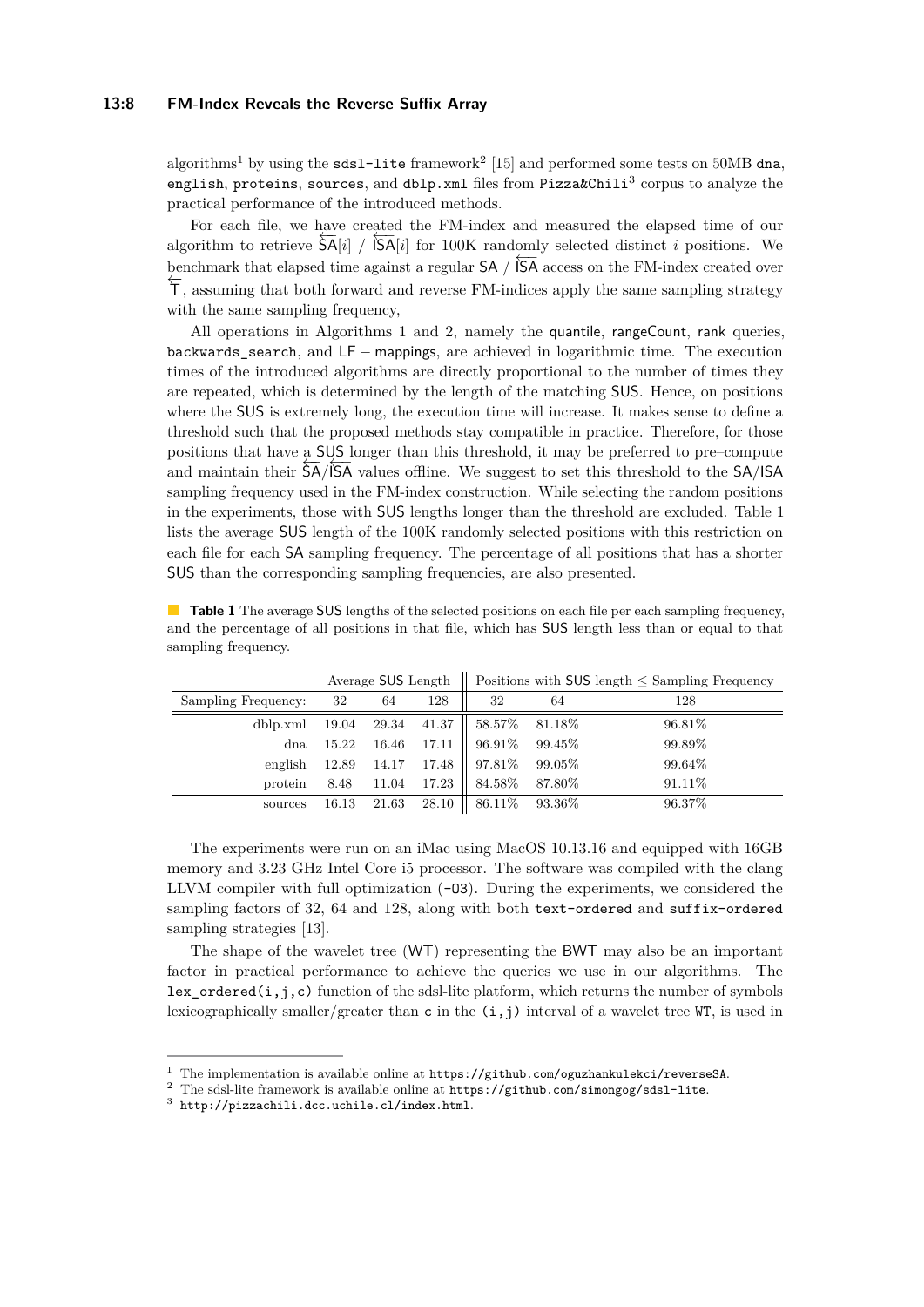the implementation. This function requires the  $WT$  to support lexicographical ordering<sup>[4](#page-8-0)</sup>, where Hu-Tucker and balanced WTs are the only options, and thus, included in the experiments. The Huffman–shaped WT is not used as it does not support the lexicographical ordering.

Figure [2](#page-9-0) represents the comparison of the average elapsed time to retrieve the  $\hat{\mathsf{S}}\mathsf{A}[i]$  with Algorithm [1](#page-5-0) versus the regular access via FM-index of ←− T on english, dna, and protein files<sup>[5](#page-8-1)</sup>, whose alphabet sizes are respectively 239, 16, and 27. Total time to retrieve the  $\overline{SA}[i]$ via the Algorithm [1](#page-5-0) is equal to the sum of the SUS extraction and SA access on forward FM-index. It is observed that Hu-Tucker shaped WT provides better running time than the balanced shaped and, text-order based sampling is superior to the suffix–order based. The average SA access time on both forward and reverse directions are approximately equal. Therefore, the expected latency in the proposed technique depends on the SUS-detection phase. As shown in Table [1,](#page-7-3) due to the limitation applied in the selection process, the average SUS length is increasing as the sampling frequency gets larger. This reflects on the SUS extraction cost in Figure [2,](#page-9-0) where the SUS extraction time expands proportionally by the increment of the average SUS length in each data type.

<span id="page-8-2"></span>**Table [2](#page-6-1)** The ratios representing the overall execution time of the Algorithms [1](#page-5-0) and 2 divided by the regular SA and ISA access on different sampling ratios and strategies.

|                     | $\overline{SA}$ Benchmark (Algorithm 1) |     |     |                  |     |         | $\overline{\textsf{SA}}$ Benchmark (Algorithm 2) |     |     |                |     |     |
|---------------------|-----------------------------------------|-----|-----|------------------|-----|---------|--------------------------------------------------|-----|-----|----------------|-----|-----|
| Sampling Strategy:  | Text-ordered                            |     |     | Suffix-ordered   |     |         | Text-ordered                                     |     |     | Suffix-ordered |     |     |
| Sampling Frequency: | 32                                      | 64  | 128 | 32               | 64  | 128     | 32                                               | 64  | 128 | 32             | 64  | 128 |
| dblp.xml            | 7.0                                     | 5.2 | 3.5 | 5.0              | 3.4 | 2.5     | $9.5^{\circ}$                                    | 6.2 | 3.9 | 9.4            | 6.0 | 3.8 |
| dna                 | 4.2                                     | 2.7 | 1.9 | 2.7              | 2.0 | 1.5     | 5.1                                              | 3.5 | 2.1 | 5.5            | 3.2 | 2.2 |
| english             | 4.3                                     | 3.0 | 2.0 | 2.7              | 2.0 | $1.6\,$ | 5.3                                              | 3.3 | 2.4 | 5.3            | 3.2 | 2.4 |
| protein             | 2.7                                     | 2.1 | 1.7 | 1.9              | 1.6 | $1.4\,$ | 3.4                                              | 2.5 | 2.0 | 3.4            | 2.5 | 2.1 |
| sources             | 4.8                                     | 3.4 | 2.5 | $3.2\phantom{0}$ | 2.4 | 1.8     | 6.0                                              | 4.1 | 2.9 | 6.0            | 4.1 | 2.9 |

With the aim of having a better understanding about the running time of Algorithms [1](#page-5-0) when the ann of naving a better understanding about the running time of rigorium is and [2,](#page-6-1) the elapsed time to access a random  $\overline{SA}[i]$  (and  $\overline{SA}[i]$ ), is divided by the time required to achieve these queries with a regular FM-index constructed over  $\top$ . Table [2](#page-8-2) lists these ratios. Since the proposed methods can retrieve the SA[*i*] and  $\overline{SSA}[i]$  values without the FM-index on  $\overline{\mathsf{F}}$ , a slow-down is actually expected in the general paradigm of time-memory trade-off. On dna sequences, Algorithm [1](#page-5-0) is only 2*.*7, 2*.*0, and 1*.*5 times slower for corresponding sampling frequencies, while using Suffix-ordered method. On protein sequences, the ratios are even better to be 1*.*9, 1*.*6, and 1*.*4 respectively. We observed the worst results on dblp.xml file, which is highly repetitive, and thus, the SUS extraction times have been observed to be significantly longer. It's reasonable to particularly underline the performance of our proposed algorithm on biological sequences. Since, text operations on reverse direction are expected to be a more common demand in terms of computational biology applications. The proposed solution, especially the SA calculation, competes better in suffix-based SA sampling strategy. This favours the practical applicability of our theoretical results since suffix-based approach is the default choice in practice due to its space conservation. The  $\overline{SA}$  computations with Algorithm [2](#page-6-1) are generally observed to be  $\approx 1.5$  times worse than the  $\overline{\text{SA}}$  computations, which is due to the fact that retrieving ISA is nearly two times faster than accessing SA on an FM-index with equal  $SA$  and  $ISA$  sampling ratios<sup>[6](#page-8-3)</sup>.

<span id="page-8-0"></span> $^4$  Indicated as lex\_ordered in <http://simongog.github.io/assets/data/sdsl-cheatsheet.pdf>

<span id="page-8-1"></span><sup>5</sup> The sources and dblp results are not shown in Figure [2](#page-9-0) to save space.

<span id="page-8-3"></span><sup>6</sup> As also considered in sdsl-lite framework by setting the default ISA sampling frequency to two times of the SA sampling frequency.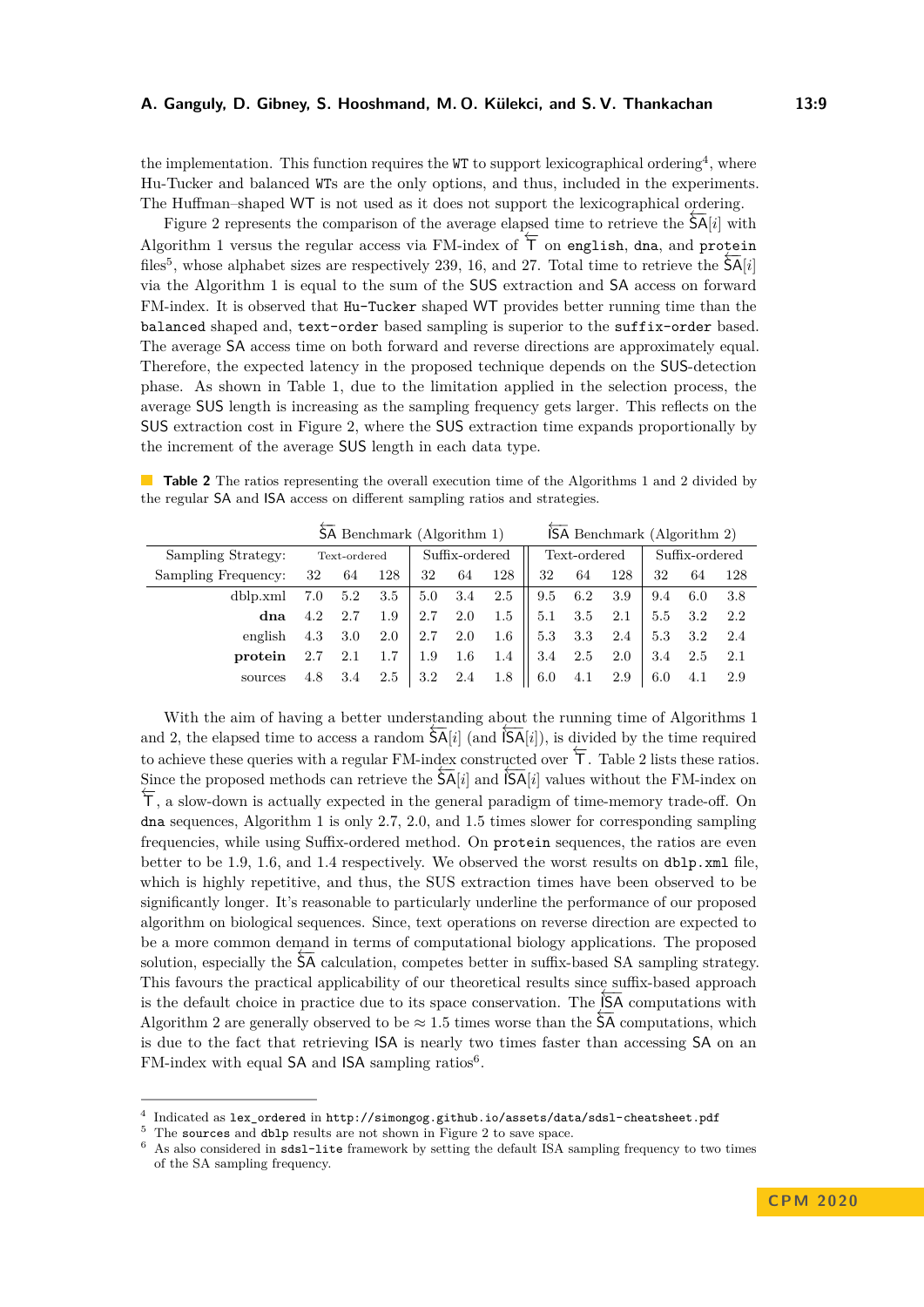<span id="page-9-0"></span>

**Figure 2** Experimental analysis to compare the speed of the proposed method and the regular SA access on the FM-index constructed over the reversed text. Y-axis represents the elapsed time in microseconds and X-axis indicate the sampling frequencies. For the representation of the BWT, both "balanced" and "Hu-Tucker" shaped wavelet trees that supports lexicographical ordering (which is required by the methods we use in the algorithms), are considered.

The practical performance of the Algorithms [1](#page-5-0) and [2](#page-6-1) depends heavily on the length of the corresponding SUS. Short SUSs are expected to be more common, where the method will execute fast. On the other hand, even much less frequently observed longer SUS cases degrade the overall average timings. Thus, for a deeper investigation, the diffraction in Table [3](#page-10-0) lists the percentages of the positions on which the elapsed time with the proposed algorithm is "*X*" times of the regular access on the FM–index constructed over ⊤.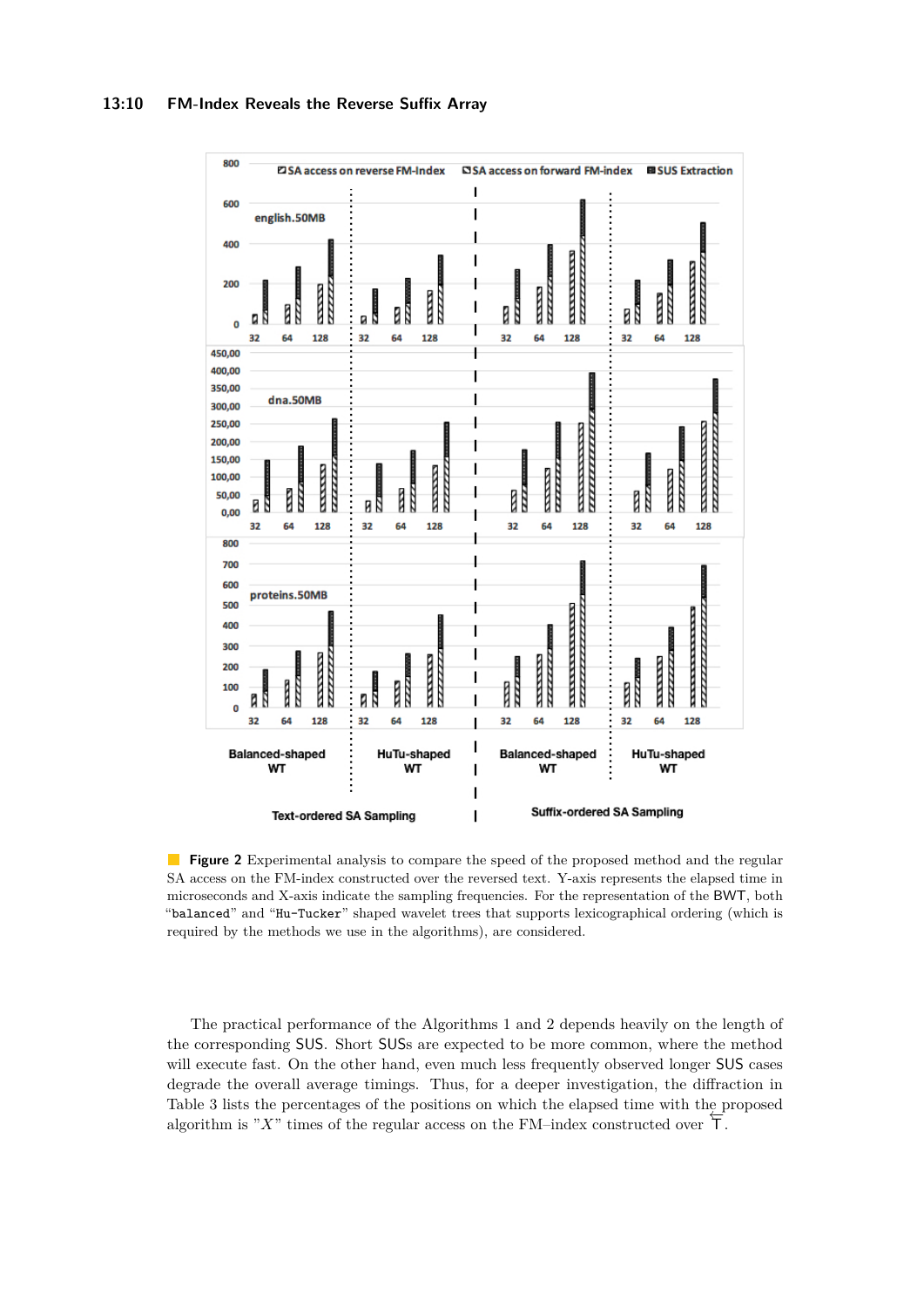<span id="page-10-0"></span>**Table 3** Percentage of the positions on which the elapsed time with the proposed algorithms are ■ **Table 3** I etcentage of the positions on which the elapsed time with the proposed algorithms are  $X$ <sup>n</sup> times of the regular suffix array access on the FM–index constructed over  $\overline{)}$ . For instance, on protein sequence, Algorithm [1](#page-5-0) answered faster than the regular FM-index over ⊤ on 21.88% of the queries when the sampling factor is 32 with a suffix-ordered strategy. On 40*.*76% of the cases, the speed is slower than the regular access, but not more than two times. Similarly, the speed is between two and three times of the SA access, but not more than two times. Supplierity, the speed is be two and three times of the SA access with FM-index constructed over  $\overline{+}$  on 21.17% of cases.

|                  |                                                                             | $_{\rm{dna}}$ |       |           | english |                                                 | protein |       |       |  |  |  |  |  |
|------------------|-----------------------------------------------------------------------------|---------------|-------|-----------|---------|-------------------------------------------------|---------|-------|-------|--|--|--|--|--|
|                  | 32                                                                          | 64            | 128   | 32        | 64      | 128                                             | 32      | 64    | 128   |  |  |  |  |  |
|                  |                                                                             |               |       |           |         |                                                 |         |       |       |  |  |  |  |  |
| $\langle 1x$     | 0.00                                                                        | 0.03          | 13.93 | 0.00      | 0.30    | 13.75                                           | 0.06    | 12.92 | 23.89 |  |  |  |  |  |
| $1x-2x$          | 0.02                                                                        | 24.69         | 41.86 | 0.50      | 19.42   | 40.97                                           | 25.23   | 36.87 | 40.36 |  |  |  |  |  |
| $2x-3x$          | 12.30                                                                       | 38.71         | 36.84 | 10.52     | 34.57   | 34.24                                           | 35.94   | 38.83 | 27.69 |  |  |  |  |  |
| $3x-4x$          | 31.36                                                                       | 30.13         | 5.59  | 27.27     | 32.14   | 6.66                                            | 30.81   | 7.04  | 4.50  |  |  |  |  |  |
| >4x              | 56.32                                                                       | 6.43          | 1.77  | 61.70     | 13.56   | 4.38                                            | 7.96    | 4.33  | 3.55  |  |  |  |  |  |
|                  | $\overleftarrow{\mathsf{SA}}$ results with text-ordered sampling strategy   |               |       |           |         |                                                 |         |       |       |  |  |  |  |  |
|                  |                                                                             |               |       |           |         |                                                 |         |       |       |  |  |  |  |  |
| < 1x             | $\rm 0.03$                                                                  | 20.03         | 41.50 | 1.37      | 19.28   | 38.31                                           | 21.88   | 37.95 | 45.77 |  |  |  |  |  |
| $1x-2x$          | 36.46                                                                       | 42.96         | 34.16 | 35.97     | 41.83   | 33.26                                           | 40.76   | 34.19 | 31.24 |  |  |  |  |  |
| $2x-3x$          | 33.49                                                                       | 20.70         | 14.27 | 31.76     | 21.04   | 15.83                                           | 21.17   | 16.29 | 14.00 |  |  |  |  |  |
| $3x-4x$          | 16.22                                                                       | $9.13\,$      | 5.84  | $16.10\,$ | 9.87    | 7.22                                            | 9.28    | 6.90  | 5.46  |  |  |  |  |  |
| >4x              | 13.81                                                                       | 7.18          | 4.24  | 14.80     | 7.98    | 5.38                                            | 6.91    | 4.67  | 3.53  |  |  |  |  |  |
|                  | $\overleftarrow{\textsf{SA}}$ results with suffix-ordered sampling strategy |               |       |           |         |                                                 |         |       |       |  |  |  |  |  |
|                  |                                                                             |               |       |           |         |                                                 |         |       |       |  |  |  |  |  |
| < 1x             | 0.00                                                                        | 0.00          | 5.95  | 0.00      | 0.03    | $5.59\,$                                        | 0.00    | 0.96  | 10.93 |  |  |  |  |  |
| $1x-2x$          | 0.00                                                                        | 3.03          | 42.67 | 0.02      | 10.90   | 36.45                                           | 2.14    | 20.43 | 36.48 |  |  |  |  |  |
| $2x-3x$          | 0.11                                                                        | 31.02         | 41.83 | 1.57      | 33.41   | 38.12                                           | 17.93   | 34.89 | 36.45 |  |  |  |  |  |
| $3x-4x$          | 12.10                                                                       | 36.81         | 6.80  | 12.63     | 33.14   | 12.71                                           | 28.05   | 27.85 | 9.40  |  |  |  |  |  |
| >4x              | 87.78                                                                       | 29.14         | 2.75  | 85.79     | 22.53   | 7.14                                            | 51.88   | 15.86 | 6.75  |  |  |  |  |  |
|                  |                                                                             |               |       |           |         | ISA results with text-ordered sampling strategy |         |       |       |  |  |  |  |  |
|                  |                                                                             |               |       |           |         |                                                 |         |       |       |  |  |  |  |  |
| ${<}1\mathrm{x}$ | 0.00                                                                        | 0.00          | 3.23  | 0.00      | 0.03    | 5.39                                            | 0.00    | 2.26  | 17.35 |  |  |  |  |  |
| $1x-2x$          | 0.00                                                                        | 6.99          | 38.88 | 0.03      | 9.46    | 35.95                                           | 4.42    | 33.26 | 37.49 |  |  |  |  |  |
| $2x-3x$          | 0.10                                                                        | 36.14         | 42.38 | 2.28      | 32.59   | 38.52                                           | 32.67   | 37.99 | 33.09 |  |  |  |  |  |
| $3x-4x$          | 10.87                                                                       | 38.00         | 12.69 | 14.63     | 35.07   | 12.46                                           | 36.96   | 18.20 | 5.12  |  |  |  |  |  |
| >4x              | 89.03                                                                       | 18.88         | 2.81  | 83.06     | 22.86   | 7.67                                            | 25.95   | 8.30  | 6.96  |  |  |  |  |  |
|                  | ISA results with suffix-ordered sampling strategy                           |               |       |           |         |                                                 |         |       |       |  |  |  |  |  |

Actually, Algorithm [1](#page-5-0) already includes a regular SA access in itself (line 11). So, it's quite surprising to observe that there are cases where Algorithm [1](#page-5-0) executes faster than the regular access. Such cases appear since the access time to suffix arrays on FM-indices differs in forward and reverse directions. Figure [3,](#page-11-5) depicts this by sketching the number of accessed symbols with Algorithm [1](#page-5-0) and with a regular SA access on reverse FM-index. Algorithm [1](#page-5-0) starts with extracting the SUS which ends at *k* in forward direction (or starts at *k* in reverse direction). Once *X* symbols long SUS is extracted, the algorithm calls the regular SA access on the FM-index of T, which tells the location of this SUS on *T*. This access requires backwards traversal of *Y* symbols on *T* via the FM-index, where *Y* is the distance to the closest sampled point on the left of the SUS. The result of this access is then used to compute the exact value of *k* on  $\overline{T}$ . On the other hand, when an FM-index of  $\overline{T}$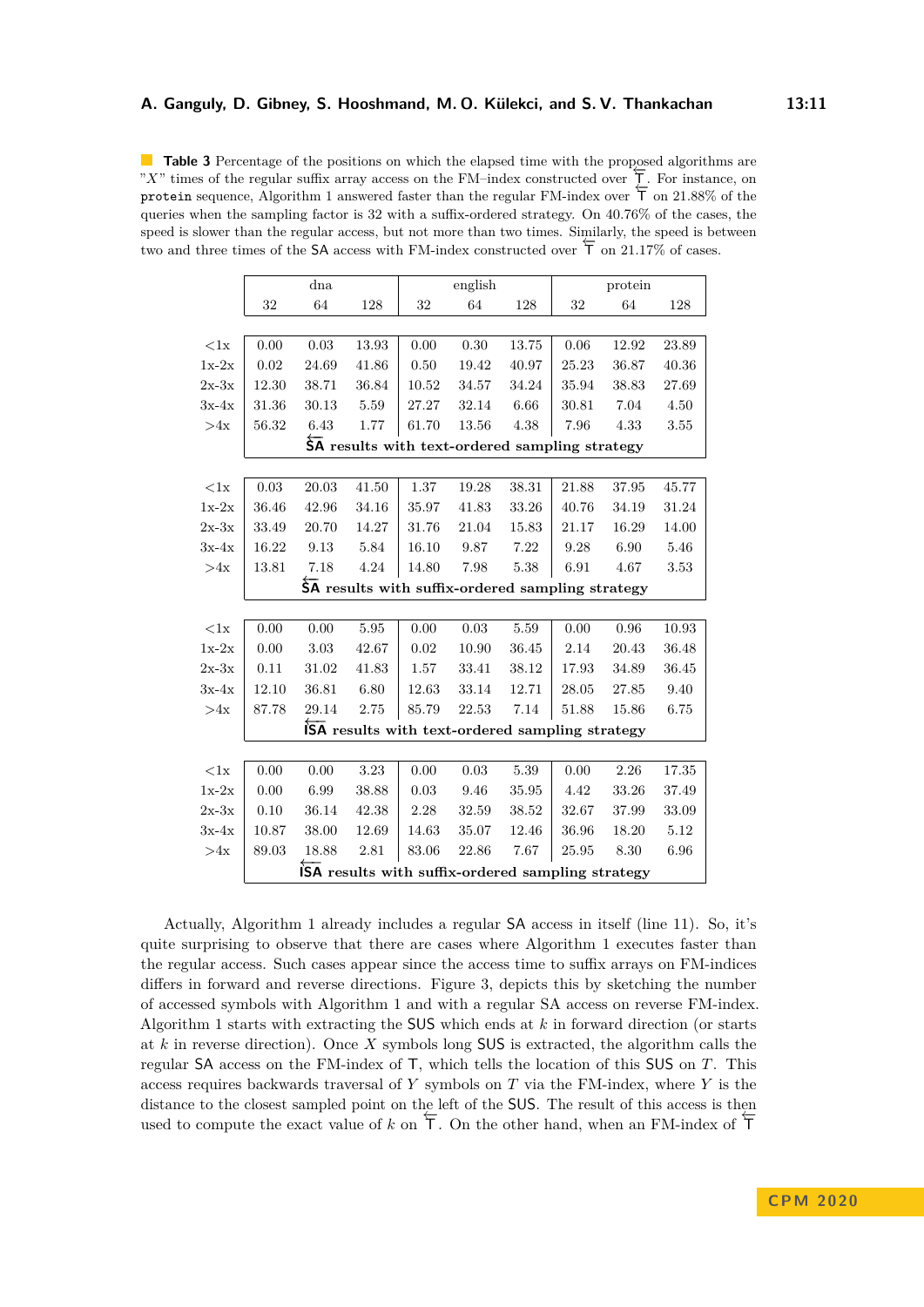#### **13:12 FM-Index Reveals the Reverse Suffix Array**

(reverse FM-index) is available, *Z* symbols are subject to backwards traversal (as backwards on  $\overline{+}$  means left-to-right movement on the Figure [3\)](#page-11-5). When the summation of "SA call on forward FM-index" and the "SUS extraction cost" is smaller than the SA access on the reverse FM-index  $(cost(X) + cost(Y) < cost(Z))$ , such interesting cases may occur.

<span id="page-11-5"></span>

**Figure 3** Sketching the number of backwards traversal steps with Algorithm [1](#page-5-0)  $(X + Y)$  versus FM-index of <del>Γ</del> (*Z*). Dark circles represent the sampled positions in both directions.

# **5 Conclusion**

We have presented two algorithms to compute the  $\overleftarrow{SA}[i]$  and  $\overleftarrow{ISA}[i]$  values by using the FM-index of the forward text *T*. Experiencing slowdown in such space preserving approaches is expected, and hence, we conducted experiments to observe this effect in practice. The Let the practice, and nettee, we conducted experiments to observe this encer in practice. The benchmark results stated in Table [2](#page-8-2) reveals that the SA and ISA calculations are respectively 2-3 times and 3-4 times slower on the average when compared to a regular FM-index constructed over  $\overline{\text{F}}$  with suffix-ordered sampling strategy. Particularly on biological sequences, such as over the dna and protein files, the ratios even improve better supporting their usage in practice. Although the execution time of the introduced algorithms increase on sections of long repeats of the input data (as the SUS extraction is the key of the proposed methods), the methods respond quite fast in most cases as shown in Table [3](#page-10-0) since the majority of the SUS lengths are centric around shorter lengths. Another interesting application of the proposed methods might be in fully-parallel constructing the BWT of the reverse text from the forward BWT, which has been mentioned in the previous study of Ohlebusch et al. [\[28\]](#page-13-11) with a solution by computing  $\overline{BWT[k]}$  under assumption that  $\overline{BWT[1]}, \overline{BWT[2]}, \ldots, \overline{BWT[k-1]}$  are already available, and *k* iterates from 1 to *n*. They observed that some positions are independent of the previous ones, which provide an opportunity in parallelizing the execution. However, the level of parallelization here is bounded by the number of such independent start points. Contrary to that, our solution in computing  $\hat{S}A[i]$  does not introduce any prerequisites for any *i*, and thus, is fully parallelizable that is scalable up to *n* processors.

#### **References**

- <span id="page-11-0"></span>**1** Srinivas Aluru. *Handbook of Computational Molecular Biology*. Chapman & Hall/CRC, 2005.
- <span id="page-11-2"></span>**2** Amihood Amir, Dmitry Keselman, Gad M. Landau, Moshe Lewenstein, Noa Lewenstein, and Michael Rodeh. Text indexing and dictionary matching with one error. *Journal of Algorithms*, 37(2):309–325, 2000. [doi:10.1006/jagm.2000.1104](https://doi.org/10.1006/jagm.2000.1104).
- <span id="page-11-3"></span>**3** Diego Arroyuelo, Gonzalo Navarro, and Kunihiko Sadakane. Stronger Lempel–Ziv based compressed text indexing. *Algorithmica*, 62(1-2):54–101, 2012. [doi:10.1007/s00453-010-9443-8](https://doi.org/10.1007/s00453-010-9443-8).
- <span id="page-11-4"></span>**4** Djamal Belazzougui, Fabio Cunial, Juha Kärkkäinen, and Veli Mäkinen. Versatile succinct representations of the bidirectional burrows-wheeler transform. In *Algorithms - ESA 2013 - 21st Annual European Symposium*, pages 133–144, 2013. [doi:10.1007/978-3-642-40450-4\\_12](https://doi.org/10.1007/978-3-642-40450-4_12).
- <span id="page-11-1"></span>**5** Djamal Belazzougui, Travis Gagie, Simon Gog, Giovanni Manzini, and Jouni Sirén. Relative FM-indexes. In *String Processing and Information Retrieval - 21st International Symposium,*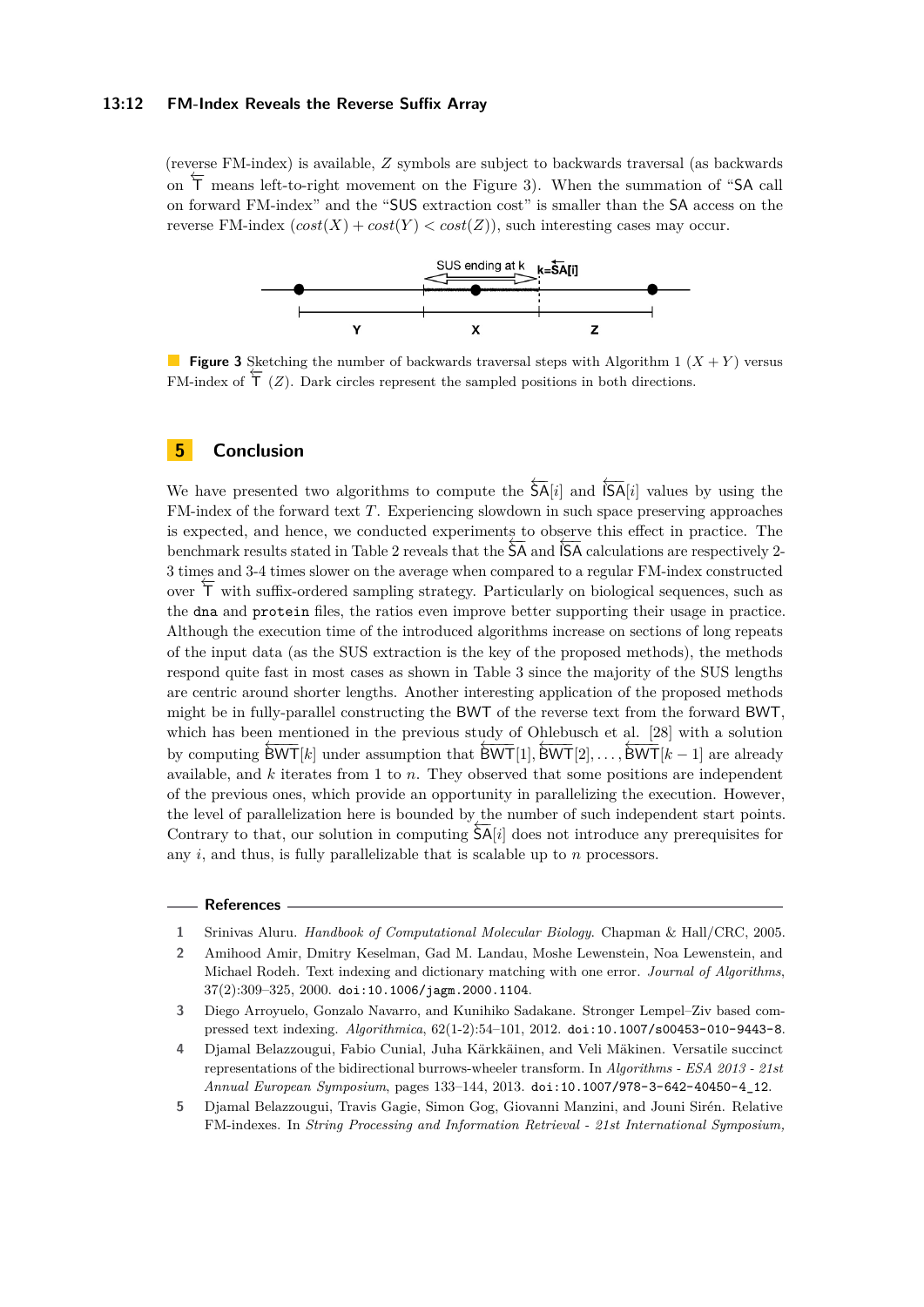*SPIRE 2014, Ouro Preto, Brazil, October 20-22, 2014. Proceedings*, pages 52–64, 2014. [doi:10.1007/978-3-319-11918-2\\_6](https://doi.org/10.1007/978-3-319-11918-2_6).

- <span id="page-12-6"></span>**6** Alexander Bowe, Taku Onodera, Kunihiko Sadakane, and Tetsuo Shibuya. Succinct de Bruijn graphs. In *Algorithms in Bioinformatics - 12th International Workshop, WABI 2012, Ljubljana, Slovenia, September 10-12, 2012. Proceedings*, pages 225–235, 2012. [doi:10.1007/](https://doi.org/10.1007/978-3-642-33122-0_18) [978-3-642-33122-0\\_18](https://doi.org/10.1007/978-3-642-33122-0_18).
- <span id="page-12-5"></span>**7** M. Burrows and D. J. Wheeler. A block-sorting lossless data compression algorithm. Technical report, Digital Equipment Corporation (now part of Hewlett-Packard, Palo Alto, CA), 1994.
- <span id="page-12-13"></span>**8** Luc Devroye, Wojciech Szpankowski, and Bonita Rais. A note on the height of suffix trees. *SIAM J. Comput.*, 21(1):48–53, 1992. [doi:10.1137/0221005](https://doi.org/10.1137/0221005).
- <span id="page-12-12"></span>**9** Huy Hoang Do, Jesper Jansson, Kunihiko Sadakane, and Wing-Kin Sung. Fast relative lempel-ziv self-index for similar sequences. *Theor. Comput. Sci.*, 532:14–30, 2014. [doi:](https://doi.org/10.1016/j.tcs.2013.07.024) [10.1016/j.tcs.2013.07.024](https://doi.org/10.1016/j.tcs.2013.07.024).
- <span id="page-12-0"></span>**10** Martin Farach. Optimal suffix tree construction with large alphabets. In *38th Annual Symposium on Foundations of Computer Science, FOCS '97, Miami Beach, Florida, USA, October 19-22, 1997*, pages 137–143, 1997. [doi:10.1109/SFCS.1997.646102](https://doi.org/10.1109/SFCS.1997.646102).
- <span id="page-12-7"></span>**11** Paolo Ferragina, Fabrizio Luccio, Giovanni Manzini, and S. Muthukrishnan. Compressing and indexing labeled trees, with applications. *Journal of the ACM*, 57(1), 2009. *An extended abstract appeared in FOCS 2005 under the title "Structuring labeled trees for optimal succinctness, and beyond"*. [doi:10.1145/1613676.1613680](https://doi.org/10.1145/1613676.1613680).
- <span id="page-12-3"></span>**12** Paolo Ferragina and Giovanni Manzini. Indexing compressed text. *Journal of the ACM*, 52(4):552–581, 2005. *An extended abstract appeared in FOCS 2000 under the title "Opportunistic Data Structures with Applications"*. [doi:10.1145/1082036.1082039](https://doi.org/10.1145/1082036.1082039).
- <span id="page-12-16"></span>**13** Paolo Ferragina, Jouni Sirén, and Rossano Venturini. Distribution-aware compressed full-text indexes. *Algorithmica*, 67(4):529–546, 2013.
- <span id="page-12-14"></span>**14** Travis Gagie, Simon J. Puglisi, and Andrew Turpin. Range quantile queries: Another virtue of wavelet trees. In *Proceedings of the 16th International Symposium on String Processing and Information Retrieval*, SPIRE '09, pages 1–6, Berlin, Heidelberg, 2009. Springer-Verlag. [doi:10.1007/978-3-642-03784-9\\_1](https://doi.org/10.1007/978-3-642-03784-9_1).
- <span id="page-12-15"></span>**15** Simon Gog, Timo Beller, Alistair Moffat, and Matthias Petri. From theory to practice: Plug and play with succinct data structures. In *13th International Symposium on Experimental Algorithms, (SEA 2014)*, pages 326–337, 2014. [doi:10.1007/978-3-319-07959-2\\_28](https://doi.org/10.1007/978-3-319-07959-2_28).
- <span id="page-12-10"></span>**16** Roberto Grossi, Ankur Gupta, and Jeffrey Scott Vitter. High-order entropy-compressed text indexes. In *Proceedings of the Fourteenth Annual Symposium on Discrete Algorithms ACM-SIAM, January 12-14, 2003, Baltimore, Maryland, USA.*, pages 841–850, 2003.
- <span id="page-12-4"></span>**17** Roberto Grossi and Jeffrey Scott Vitter. Compressed suffix arrays and suffix trees with applications to text indexing and string matching. *SIAM J. Comput.*, 35(2):378–407, 2005. *An extended abstract appeared in STOC 2000.* [doi:10.1137/S0097539702402354](https://doi.org/10.1137/S0097539702402354).
- <span id="page-12-1"></span>**18** Dan Gusfield. *Algorithms on Strings, Trees, and Sequences - Computer Science and Computational Biology*. Cambridge University Press, 1997.
- <span id="page-12-2"></span>**19** Guy Joseph Jacobson. *Succinct Static Data Structures*. PhD thesis, Carnegie Mellon University, Pittsburgh, PA, USA, 1988. AAI8918056.
- <span id="page-12-11"></span>**20** Tak Wah Lam, Ruiqiang Li, Alan Tam, Simon C. K. Wong, Edward Wu, and Siu-Ming Yiu. High throughput short read alignment via bi-directional BWT. In *2009 IEEE International Conference on Bioinformatics and Biomedicine, BIBM 2009, Washington, DC, USA, November 1-4, 2009, Proceedings*, pages 31–36, 2009. [doi:10.1109/BIBM.2009.42](https://doi.org/10.1109/BIBM.2009.42).
- <span id="page-12-9"></span>**21** Ben Langmead, Cole Trapnell, Mihai Pop, and Steven L Salzberg. Ultrafast and memoryefficient alignment of short dna sequences to the human genome. *Genome Biology*, 10(3):R25, 2009.
- <span id="page-12-8"></span>**22** Heng Li and Richard Durbin. Fast and accurate short read alignment with Burrows–Wheeler transform. *Bioinformatics*, 25(14):1754–1760, 2009.